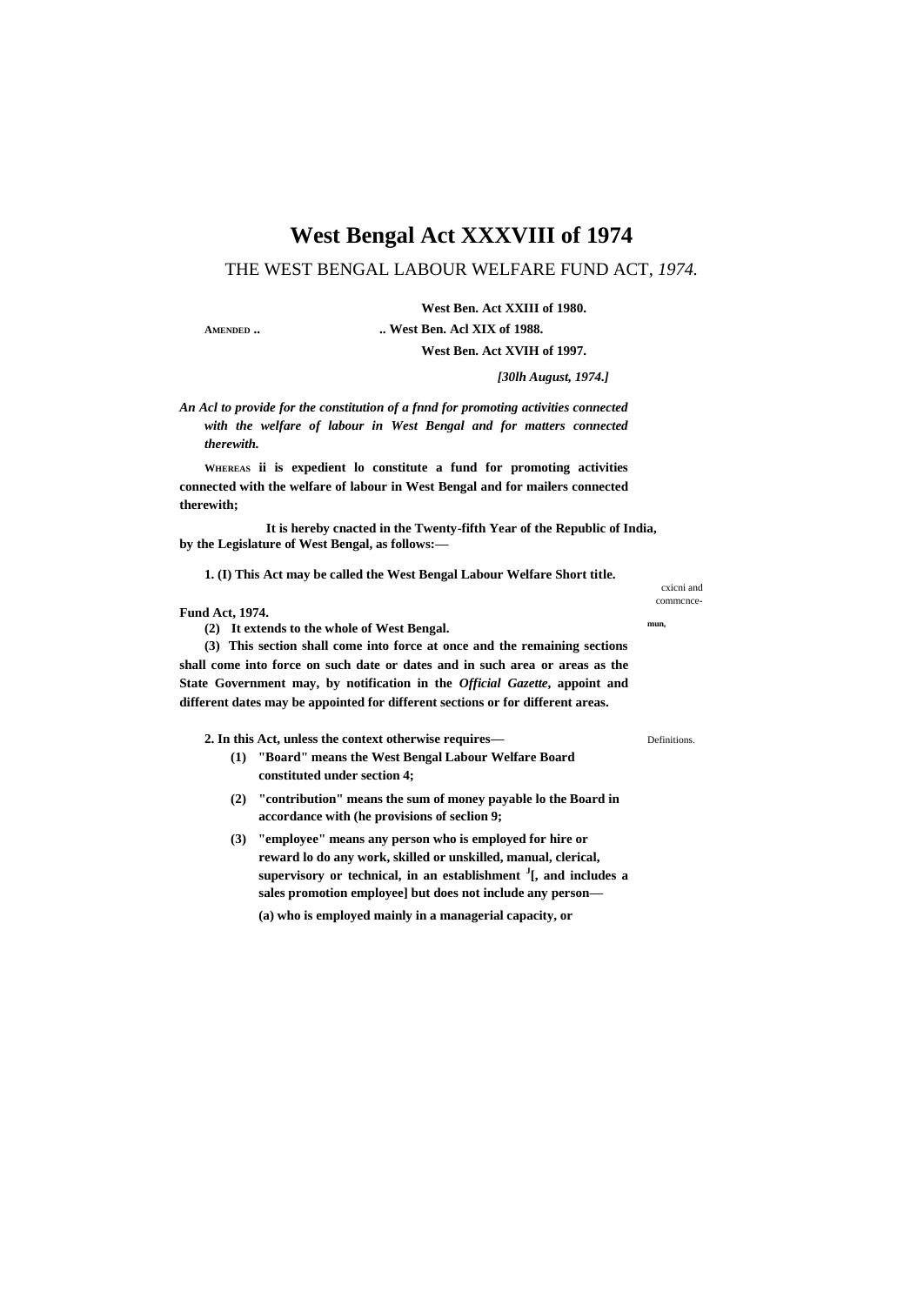#### *(Section 2.)*

**(b) who, being employed in supervisory capacity, draws wages exceeding '(sixteen hundred rupees]** *per mensem* **or exercises, either by Ihe nature of duties attached to the office, OT by reason of the powers vested in tiini, functions mainly of a managerial nature.**

*:Hxpiantttian.***—"Sales promotion employee" shall have the same meaning as in the Sales Promotion Employees (Conditions of Service) Act, 1976; n of 1976.**

- **(4) "employer" means any person who employs either directly or through another person either on behalf of himself or any other person, one or more employees in an establishment and includes—**
	- **(i) in a factory, any person named under clause (f) of subsection (I) of section 7 or lite Factories Act, 1948, as I9-JS. the manager,**
	- **(ii) in any establishment, any person responsible to the owner for Ihe supervision and control of the employees or for the payment of wages;**
- **(5) "establishment" includes—**
	- **(i) a factory,**
	- **(ii) a tramway or motor transport undertaking, and**
	- **(iii) any commercial establishment within the meaning of clause (2) of section 2 of Ihe West Bengal Shops and vvesi Ben. Establishments Acl, 1963, which employs, or on any ^53°"°'' working day during ihe preceding twelve months, employed len or more persons:**

**Provided that any such commercial establishment shall continue to be an establishment for the purposes of lliis Act notwithstanding that ihere was a reduction in the number** 

**of persons** 10 **less than len at any subsequent time.**

**Provided further lhat where for a continuous period of not loss than three months the number of persons employed therein has been less than ten, such commercial establishment shall cease** 10 **be an establishment for the purposes of this Act with effect from the beginning of the month following die expiry of the said period of three months, but the employer**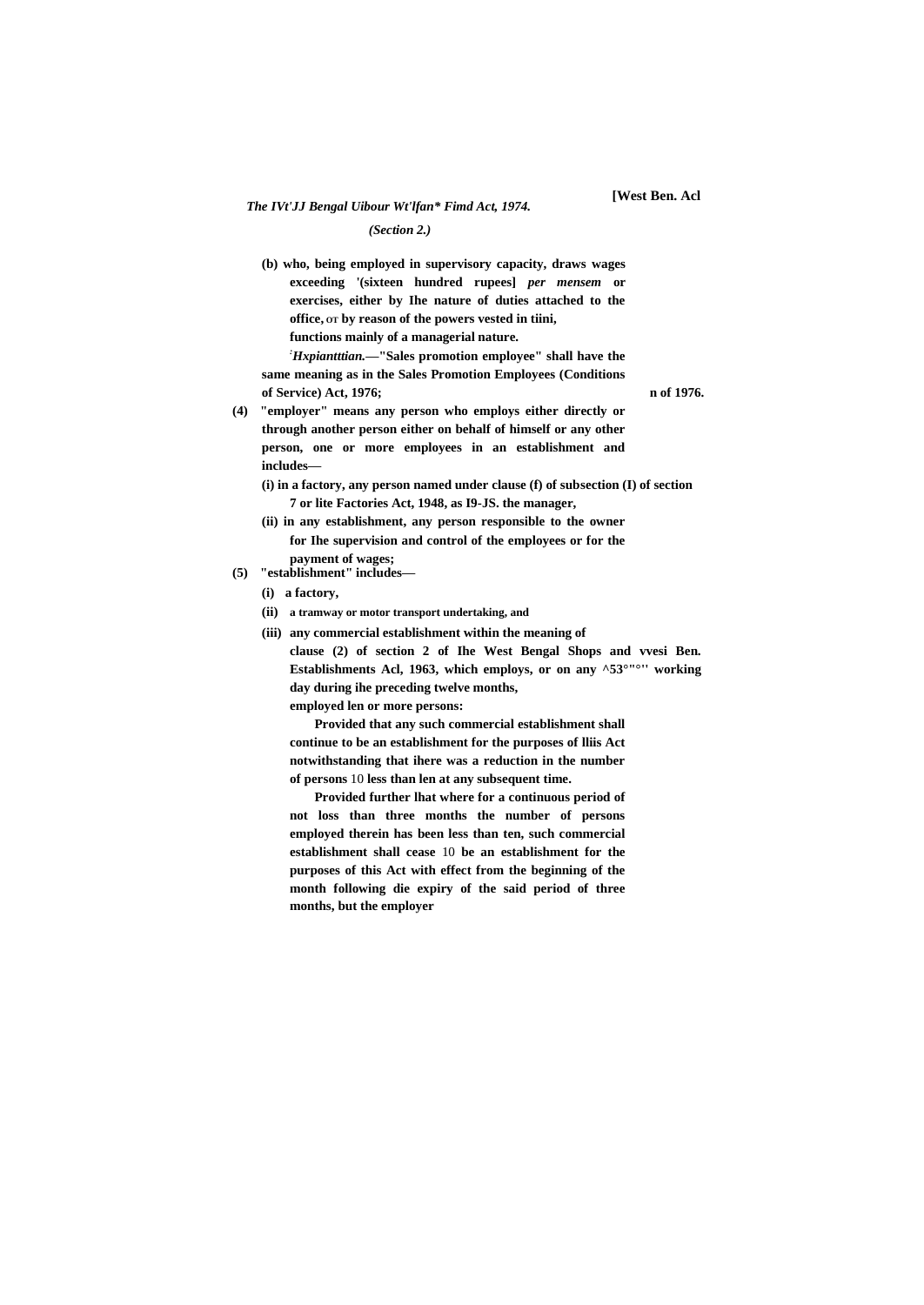## *The West Bengal Labour Welfare Fund Ad, 1974.* **or 1974.]**

#### *(Si'dian 2.)*

**shall, within otic month from llie dnte of such cessation, intimate by registered post the fact thereof to such authority as the Start Government may specify in this behalf,**

- **(iv) any other class of establishments which the State Government may, after giving three months' notice of its intention of so doing, specify by notification in the** *Official Gai£ite\*
- **(6) "factory" means a factory as defined in clause (m) of section 1 of the Factories Act, 1948;**
- **(7) "Fund" means the Labour Welfare Fund constituted under section 3;**
- **'(8) "independent person" means a person who is not connected with the management of any establishment or who is not an employee, and includes the Welfare Commissioner or any officer of the State Government:**
- **(9) "Jnspcctor" means an Inspector appointed tinder section 16;**
- **(10) "motor transport undertaking" means a motor transport undertaking engaged in carrying passengers or goods or both hy road for hire or reward, and includes a private carrier;**
- **(11) "Prescribed" means prescribed by rules made under this Act;**
- **: (1 La) "regulations" means regulations made by the Board under this Act;**
	- **(12) "unpaid accumulation" means all sums due to the employees but not actually paid to them within a period of three yenrs from the date on which they became due whether before or after the commencement of this Acl including the wages, bonus and gratuity but not including the amount of contribution, if any, paid by an employer to a provident fund established under the Employees' Provident Funds Act, 1952;**
	- **(13) "wages" means wages as defined in clause (vi) of section 2 of the Payment of Wages Act, 1936, and includes bonus payable under the Payment of Bonus Act, 1965;**
	- **(14) "Welfare Commissioner" means the Welfare Commissioner appointed under section 15;**
	- **(15) "welfare of labour" includes activities mentioned in subsection (2) of section 11,**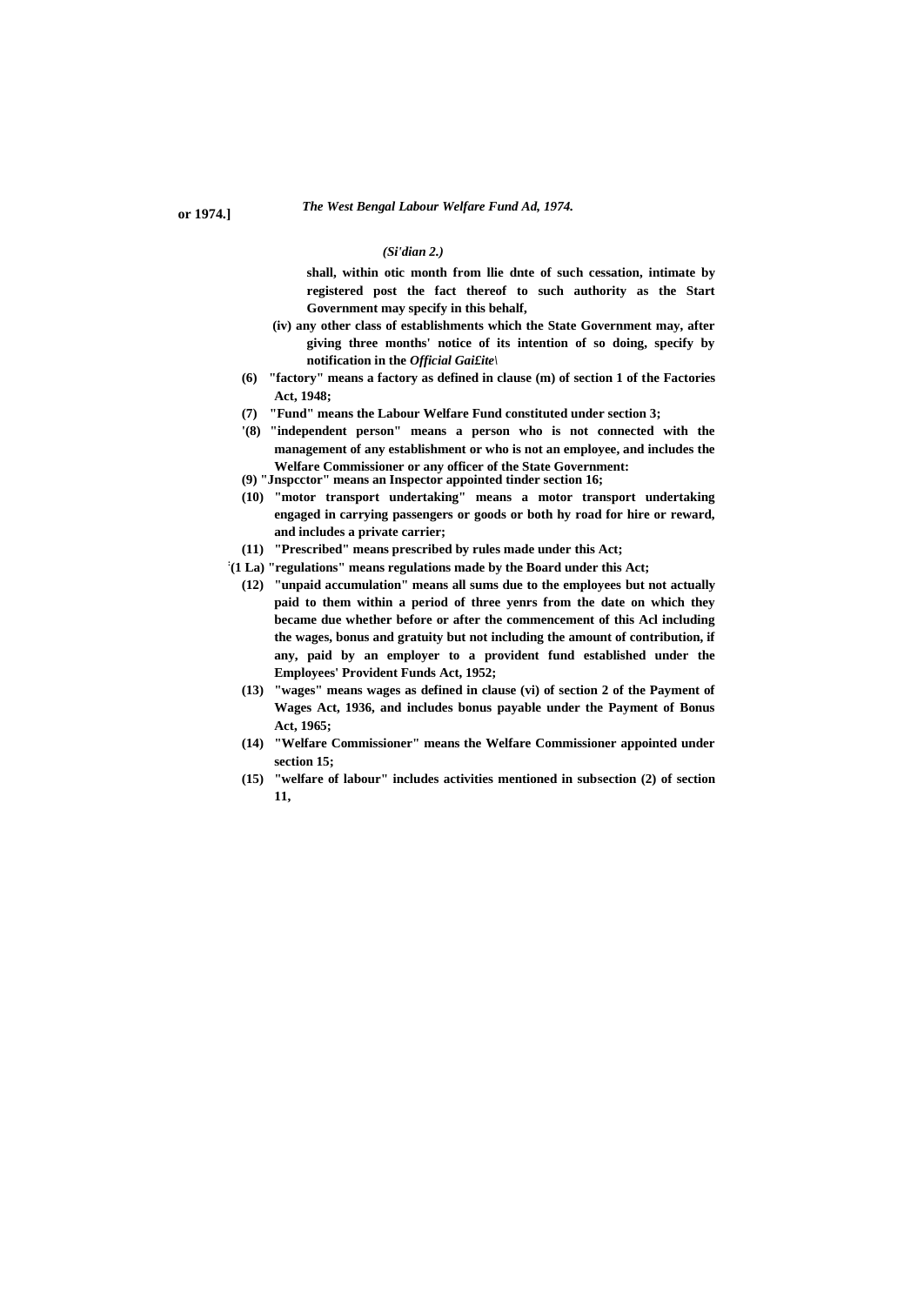#### *The West Bengal Labour Welfare Fund Ad, 1974.*

#### **[West Ben. Acl**

#### *(Section J.)*

**3. (1) Tlie Stale Government shall constitute a fund to be called Ihe Labour Welfare Fund.**

**(2) The fund shall consist or—**

- **(a) all unpaid accumulations paid to the Board at such intervals and in such manner as may be prescribed;**
- **(b) all fines realised from the employees;**
- **(c) all Fines imposed on employers by courts for contravention of the provisions of—**
	- **(i) lite Industrial Disputes Act, 1947, MaCi947,**
	- **(ii) the Factories Act, 1948, 63of]94S.**
	- **(iii) the Minimum Wages Act, L948, it of I9ia,**
	- **(iv) the Payment of Wages Act, 1936, 4 of 1036.**
	- **(v) the Industrial Employment (Standing Orders) Act, 1940, 20 of 1946.**
	- **(vi) the West Bengal Shops and Establishments Act, 1963; Vest** Ben, **Act xiit or 1963.**

**(d) any contribution paid under section 9;**

- **(e) any penal interest paid under section 10;**
- **(0 any voluntary donations;**
- **(g) any fund transferred under sub-scction (5) of section 11;**
- **(h) any loan, grant-in-aid or subsidy paid by the Centra) or Stale Government or any local authority;**
- **'(hh) any sum paid by the Central Government or the Stale Government or any local authority for implementation of any scheme for the welfare of labour not employed in any establishment;**
- **(i) any sum borrowed under section 12.**

**(3) The sums specified in sub-section (2) shall be paid or collected by such agencies, at sucli intervals and in such manner as may be prescribed.**

**(4) The accounts of the fund shall be maintained and audited in such manner as may be prescribed.**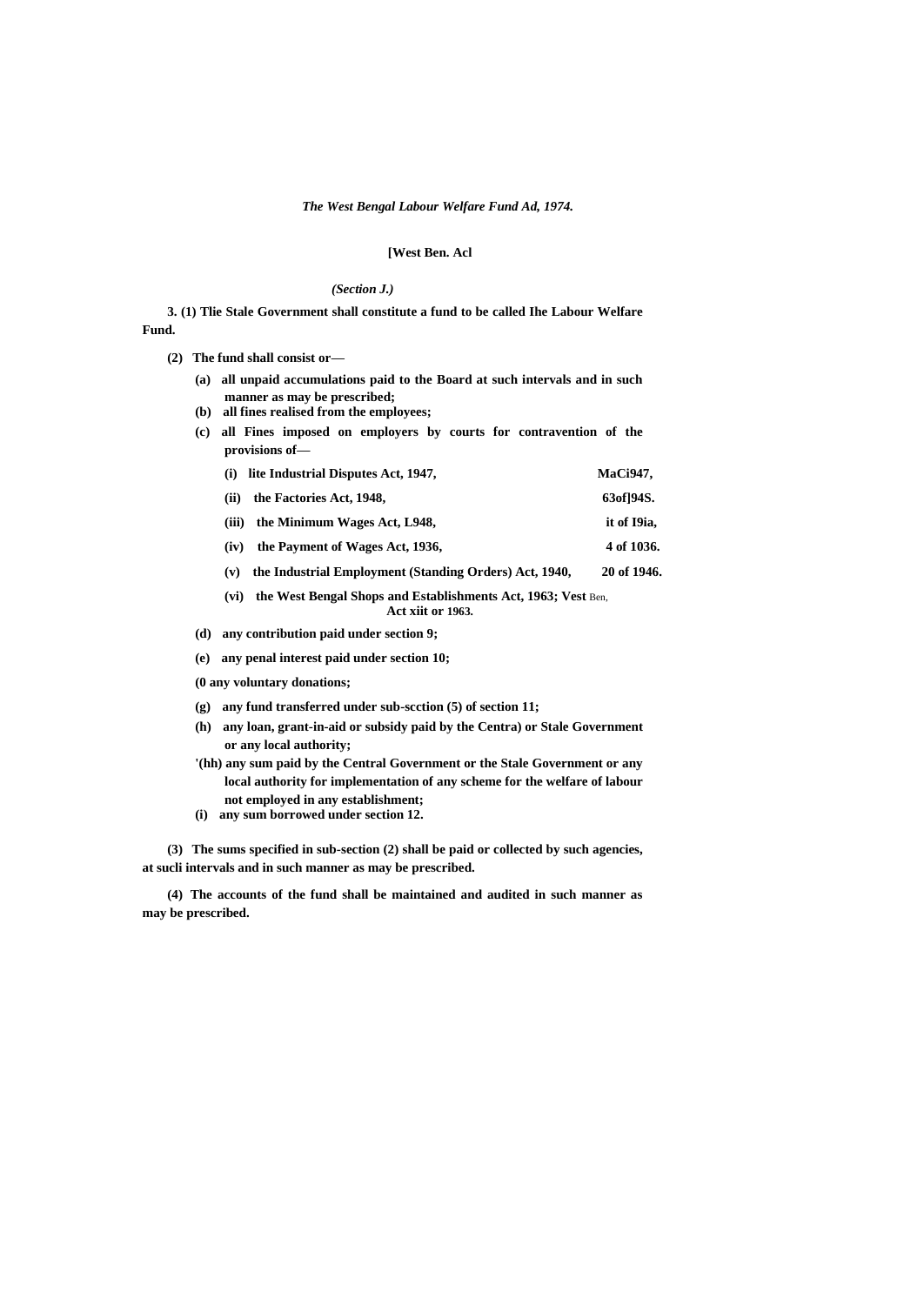#### *The West Bengal Labour Welfare Fund Ad, 1974.*

**XXXVIII of 1974.]**

#### *(Seel ion 4. )*

- **" 4. '(I) The State Government shall, by notification in [lie** *Official Board.*
	- *" Gazette,* **consLiiuie for Ihe Stale of West Bengal ;i Board to be called the West Bengal Labour Welfare Board. The Board shall consist of—**
		- **(a) the Minister-in-chargc of the Labour Department, Government of West Bengal, who shall be the** *ex officio* **Chairman of the Board,**
		- **(b) a Vice-Chairman to be nominated by the Stale Government,**
		- **(c) the Secretary, Labour Department, Government of West Bengal, who shall be an** *ex officio* **member of the Board,**
		- **(d) the Welfare Commissioner, who shall be an** *ex officio* **member of the Board,**
		- **(e) six persons representing employers to be nominated by ihe Stale Government in consultation with the employers' associations,**
		- **(0 six persons representing employees lo he nominated by the Slate Government in consultation with ihe employees' associations, and**
		- **(g) six independent persons, other than the persons referred to in clauses (c) and (d), of whom at least one shall be a woman, to be nominated by the Slate Government.**

**3 (2) Save as otherwise expressly provided in this Act, the members of the Board referred lo in clauses (e) and (f) of sub-seciion (1) shall hold office for a term of three years commencing on the date on which their names are noli fled in the** *Official Gazelle:*

**Provided liiat notwithstanding (he expiry of the term of office of any such member, he sluill continue to hold office until the nomination of his successor is notified in ihc** *Official Gazette,*

**'(3) The members of the Board referred to in clauses (b) and (g) of subsection (1) shall hold office during the pleasure of the State Government.**

**(4) The allowances, if any, payable lo the members of the Board shall be such as may be prescribed.**

**(5) The Board shall be a body corporate having perpetual succession and a common seal, with power lo acquire, hold and dispose of property,**

**both movable and immovable, and shall by the said name sue and be sued. (6) The Board shall conduct its business in such manner as may be prescribed.**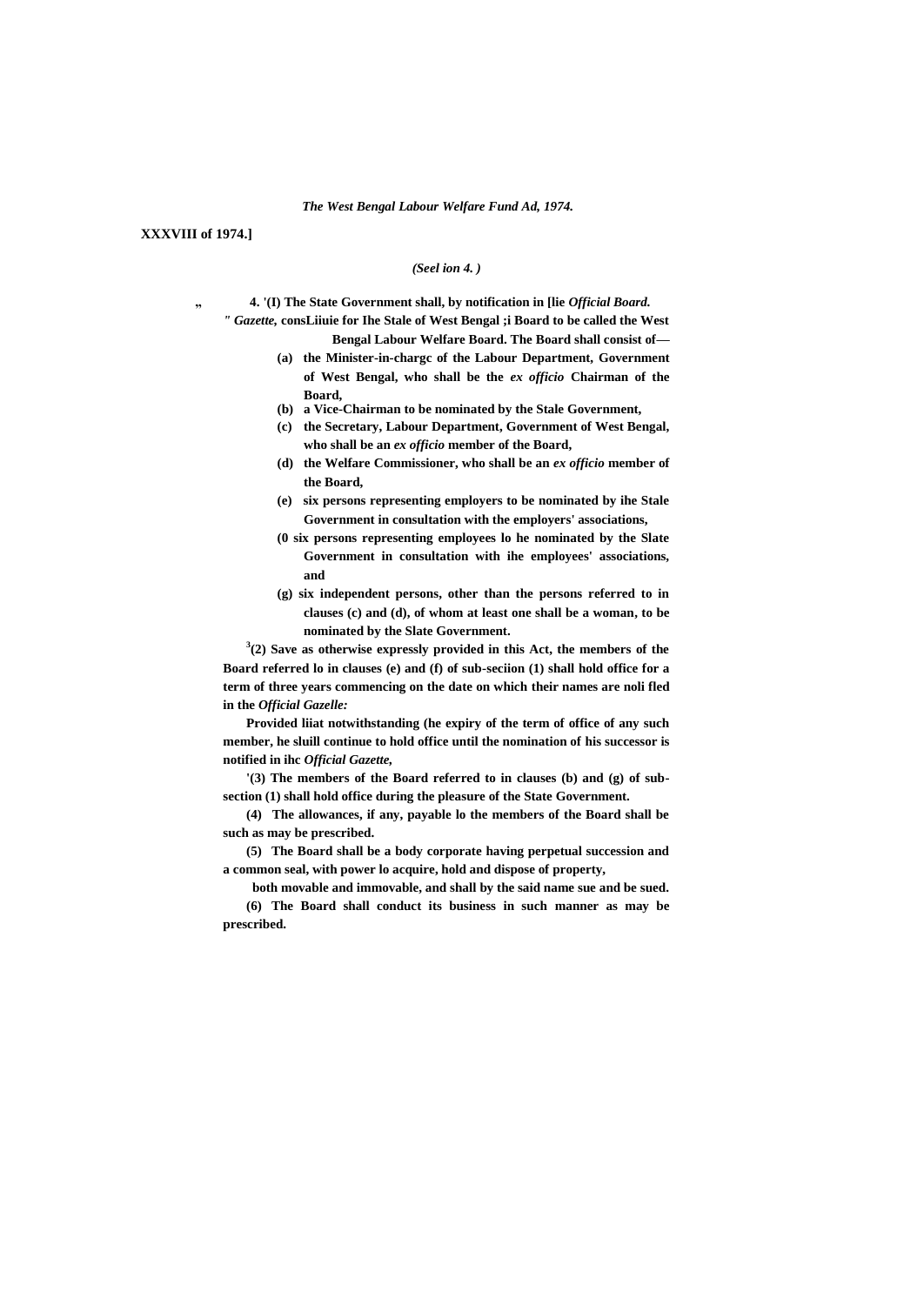#### *(Sections 5-8.)*

Disqualification!; and removal.

**5. ([) No person shall be choscn as, or continue to be, a member of the Board who—**

- **'(a) is a salaried official of Ihe Board other than ihe Welfare Commissioner;**
	- **(b) is or at any time has been adjudged insolvent; or**
	- **(c) is found to be a lunatic or becomes of unsound mind; or**
	- **(d) is or lias been convicted of any offence involving moral turpitude; or**
	- **(e) is an employer or the representative of an employer, if Ihe employer is u defaulter in paying contribution under the Employees' Provident Funds and Family Pension Fund Act, 1952, or under ihe Employees' Smle Insurance Act, 1948.**

3S (if 19-13.

- **(2) The Slate Government may remove from office any member who-— (a) is or has become subject lo any of the disqualifications mentioned in sub-section (1); or**
	- **(b) is absent without leave of the Board from three consecutive meetings of the Board. .**

**Resignatio n** of oJTicc by **members**  and rilling<br>up cms **up cms lid) vacancies.**

**6. (I) A member may resign hisofficc by giving notice, in writing, to the State Government, and on such resignation being acccpled he shall be deemed to have vacated his office.**

**(2) A casual vacancy in Lhe office of a member shall be filled up, as soon as possible, by the Slate Government and a member so appointed shall hold office for the unexpired portion of the term of office of lhe member whose place he fills.**

**(3) No Act or proceeding of the Board shall be invalid on lhe ground merely of the existence of any vacancy in, or any delect in the constitution of, the Board.**

**7. For the purpose of advising the Baord in lhe discharge of its functions and also Tor carrying into effect any of the mailers specified in sub-section (2) of section 11, the Board may constitute one or more Committees, of which at least one member shall be a member of the Board.**

**8. (1) Any unpaid accumulation paid lo the Board shall, on such payment, discharge an employer of his liability to make payment to an employee in respect thereof and the liability to niake payment to the employee to the ex ten I aforesaid shall, subject to the succeeding provisions of this section, be deemed to be transferred to the Board.**

Power lo, appoint **CoruroUlecs** 

Unpaid •.'.ccinnnl: : lions and claim\* thereto.

# 19 of 1953.

**[West Ben. Act**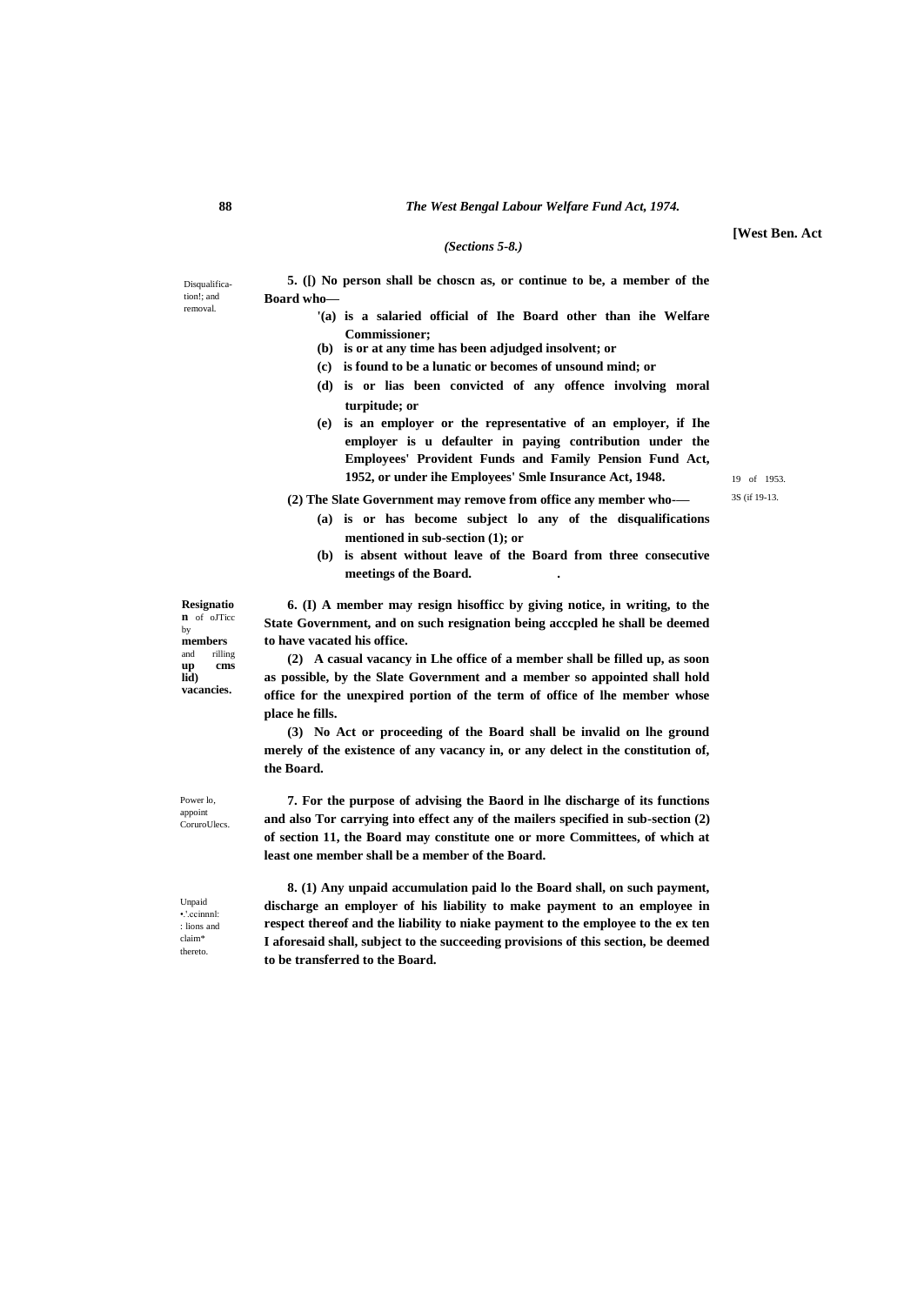**XXXVIII or 1974.]**

#### *(Section* **S.)**

**(2) As soon as possible after the payment or any unpaid accumulation is made to ihe Board, the Board shall by notice (containing such particulars as may be prescribed) exhibited on ihe notice-board of the factory or establishment in which the unpaid accumulation was earned and also published in any two newspapers circulating, and in the language commonly understood, in the area in which the factory or establishment in which the unpaid accumulation was earned is situated, or in such other manner as may be prescribed, regard being had to the amount of the claim, invite claims by employees for any paymeni due to them. The notice shall be inserted in the manner aforesaid in June and December of every year, for a period of three years from ihc date of the payment of the unpaid accumulation to the Board.**

**(3) If any question arises whether the notice referred to in subsection (2) was given, as required by the sub-section, a certificate of the Board lhat it was so given shall be conclusive.**

**(4) Ifa claim is received whether in answer lo ihe notice or otherwise, within a period of four years from the date of first publication of the notice in respect of such claim, the Board shall transfer such claim to**

**the authority appointed under section 15 of the Paymeni of Wages Act, 4 of 1936. 1936, having jurisdiction in the area in which the factory or establishment is situated, and ihe authority shall proceed lo adjudicate upon, and decide,**

**such claim. In hearing such claim, the authority shall have the same powers and shall follows the same proceedure as far as they are applicable,**

**as are conferred by and laid down in ihe Payment of Wages Act, 1936.**

**(5) If the authorily aforesaid is satisfied that any such claim or a portion of it is valid so that the righl to receive payment is established,**

**il shall order the Board lo pay ihe amount found due and ihe Board shall make payment accordingly:**

**Provided that Ihe Board shall not be liable lo pay any sum in excess of that paid under clause (a) of sub-section (2) of section 3 to the Board as unpaid accumulations.**

**(6) If a claim for payment is refused, the employee shall have a righl of appeal in Calcutta Lo the City Civil Court and elsewhere to the District Judge and ihe Board shall comply with any order made in appeal. An appeal shall lie within sixty days of the decision or the authorily.**

**(7) The decision of ihe authority subject lo the appeal aforesaid and the decision in appeal of the City Civil Court, or, as the case may be,**

**of the District Judge shall be final and conclusive as to the right** 10 **receive payment, the liability of ihe Board to pay and also as to the amount, if any.**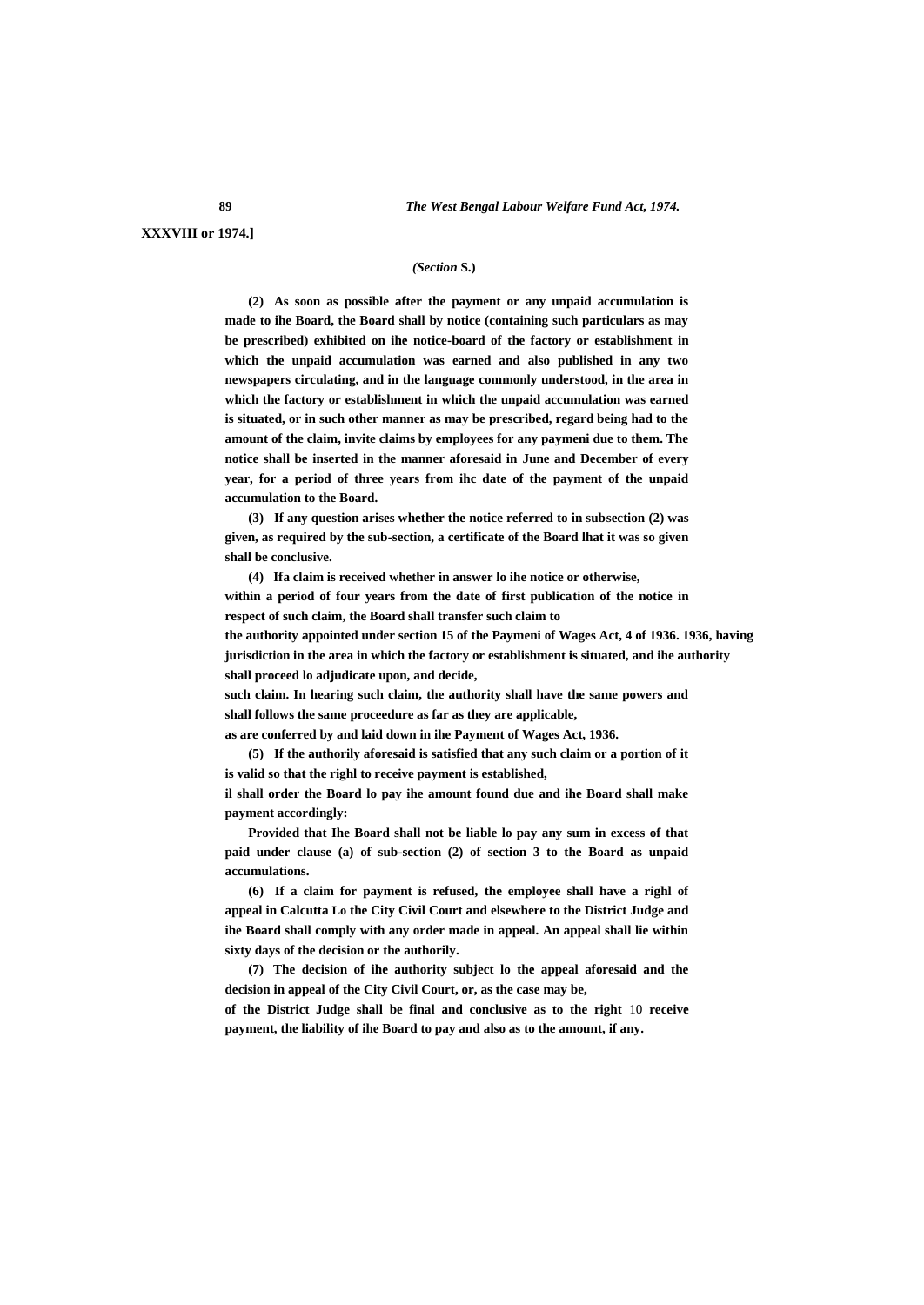**[West Ben. Act**

#### *{Section* **9.)**

**(8) If no claim is made within Lhe lime specified in sub-section (4), "" or a claim lias been refused as a Tore said by lhe authority or in appeal**

> **by the City Civil Court or the District Judge, as the case may be, then lhe unpaid accumulation in respect of such claim shall vest in the State and shall stand transferred to and from part of the fund.**

> **9. (1) The contribution payable under this Acl shall comprise Comrihucontribuiion payable by an employer (hereinafter referred to as "the employer's contribution"), contribution payable by an employee (hereinafter referred to as "lhe employee's contribuiion") and the contribution payable by lhe Stale Government, and shall be paid lo the Board and Form part of lhe fund.**

> **'(2) For each employee whose name stands on the register of an establishment,—**

- **(a) the employer's contribuiion shall be two rupees, and**
- **(b) the employee's contribution shall be one rupee, both payable every six months ending on the thirtieth day of June, and lhe thirty-first day of December, cach year.**

**2 (3) Every employer shall pay lo the Board both the employer's contribution and the employee's contribution before the 15th day of July and Lhe 15th day of January of every year.**

**(4) Notwithstanding anything contained in any other law bui subject to the provisions of this Act and the rules made thereunder, the employer shall be entitled to recover from each employee Lhe employee's contribution by deduction from his wages and such deduction shall be deemed to be a deduction authorised by or under lhe Payment of Wages**

**"i «r 1936. Act, 1936:**

**Provided that no such deduction shall be made from lhe wages of an employee other lhan the wages for lhe months of June and December of every year:**

**Provided further that if through inadvertence or olherwi.se no deduction is made from the wages of an employee for the months aforesaid, such deduction may be made for any subsequent month or months wilh lhe permission in writing of the Inspector.**

**(5) Notwithstanding any contract to the contrary no employer shall deduct the employer's contribution from the wages payable to an employee or otherwise recover if from such employee.**

<sup>&#</sup>x27;Sub-scciion (2) was firci substituted for lhe original sub-section by s. 6(a) of the Weil Bengal Labour Welfare Fund (AmcndmenlQ Act. 1980 (West Ben. Ael XXIII of 1980). Thereafter, [he same was res uhsli luted by s. 2 of (he West Bengal Labour Welfare Fund (Amendment) Aei.

<sup>1997 {</sup>Wcsi Ben. Acl XVIII or 1997). .

<sup>&</sup>quot;Sub-.vcclion (3) was substituted for the original sub-section hy s. 6(b) of lhe West Bengal Labour Welfare Fund (Amtindmiml) Acl. 1980 (West Hen, Acl XXIII or iQism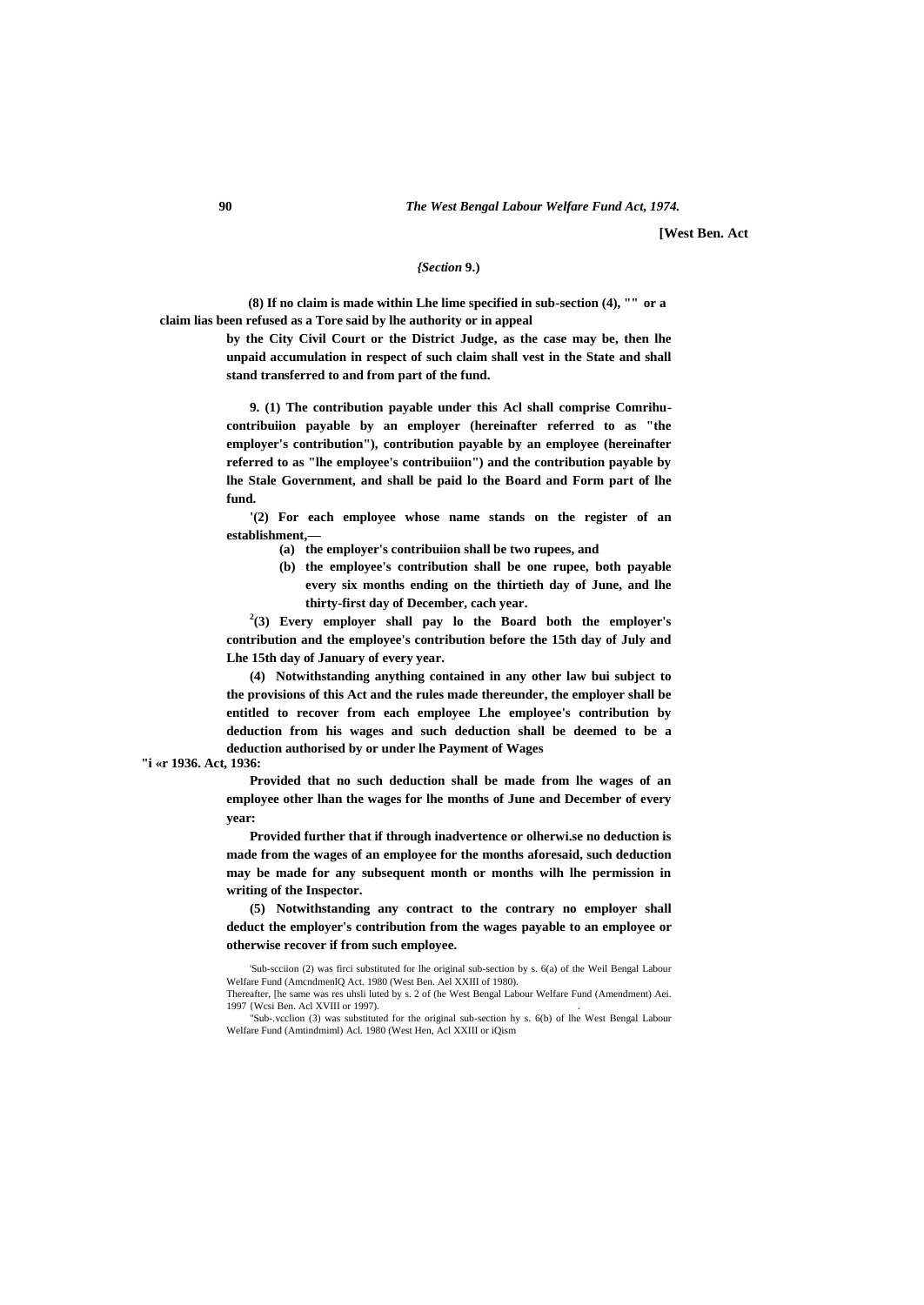*The West Bengal Labour Welfare Fund Act, 1974.* **91 XXXVIII of 1974,]**

#### *[Sections JO, 11.)*

**(6) Ah employer shall pay (he employer's and employee's contribulion lo the Board by cheque or money order or in cash and shall bear ihe expenses of remitting lo ihe board such contributions.**

**'(7) The Welfare Commissioner shall submit lo the Siaic Government as soon as possible after the end of July and January every year a statement of the total receipts along with such other information as may be prescribed. On receipt of such statement, the Slate Government shall pay to the Board a contribution of an amouni equal lo the employers' contribution for every six months ending on the thirtieth June and the thirty-first December.**

**10. (I) ir an employer does not pay to the Board any amount of unpaid accumulation or fine realised from an employee or the amount of employer's or employee's contributions under section 9, within Ihe due time the Welfare Commissioner may cause Lo be served a notice on such employer to pay the amount wiiliin such time as may be mentioned in the notice,**

**(2) If the employer fnils without sufficient cause to pay such amount within the period specified in the notice, he shall, in addition to thai amount, pay to ihe Board simple interest— -**

- **(a) for the first three months at one** *percent,* **of the said amount for each complete month after the last dale by which he should have paid it according to the notice, and**
- **(b) at one and half** *per cent,* **of that amount for each complete month thereafter:**

**Provided that the Welfare Commissioner may, subject to such conditions as may be prescribed, remit the whole or any part of penally in respect of any period.**

**11. (1) The fund shall vest in ihe Board as Trustees and shall be applied for promoting any of the activities connected with the Welfare of Labour referred to in sub-section (2).**

**(2) Without prejudice lo the generality of powers in this behalf the fund may be applied by the Board in connection with the following activities, namely:—**

- **(a) community and social education centres including reading rooms and libraries,**
- **(b) panics and sports,**
- **(c) excursions, lours and holiday homes,**
- **(d) entertainment and other forms of recreations,**
- **(e) home industries and subsidiary occupations for women and unemployed persons,**
- **(0 corporate activities of social nature,**

'This sub-section was substituted for ihc original sub-scciion (7) by s, 6(c) tir ihc Wcsl **Rnnoit I nhnnr** Wrlf-w Fnnii *(***AmirnlfTiL-ntl** Acl. 1980 (We«i Ben. Acl XXIII of 1980).

**Veiling unit**  application of fund.

Jiilcrcsi OTT unpaid nccumula- lions ur fines or corn ri bullous after jiolicc of **demand.**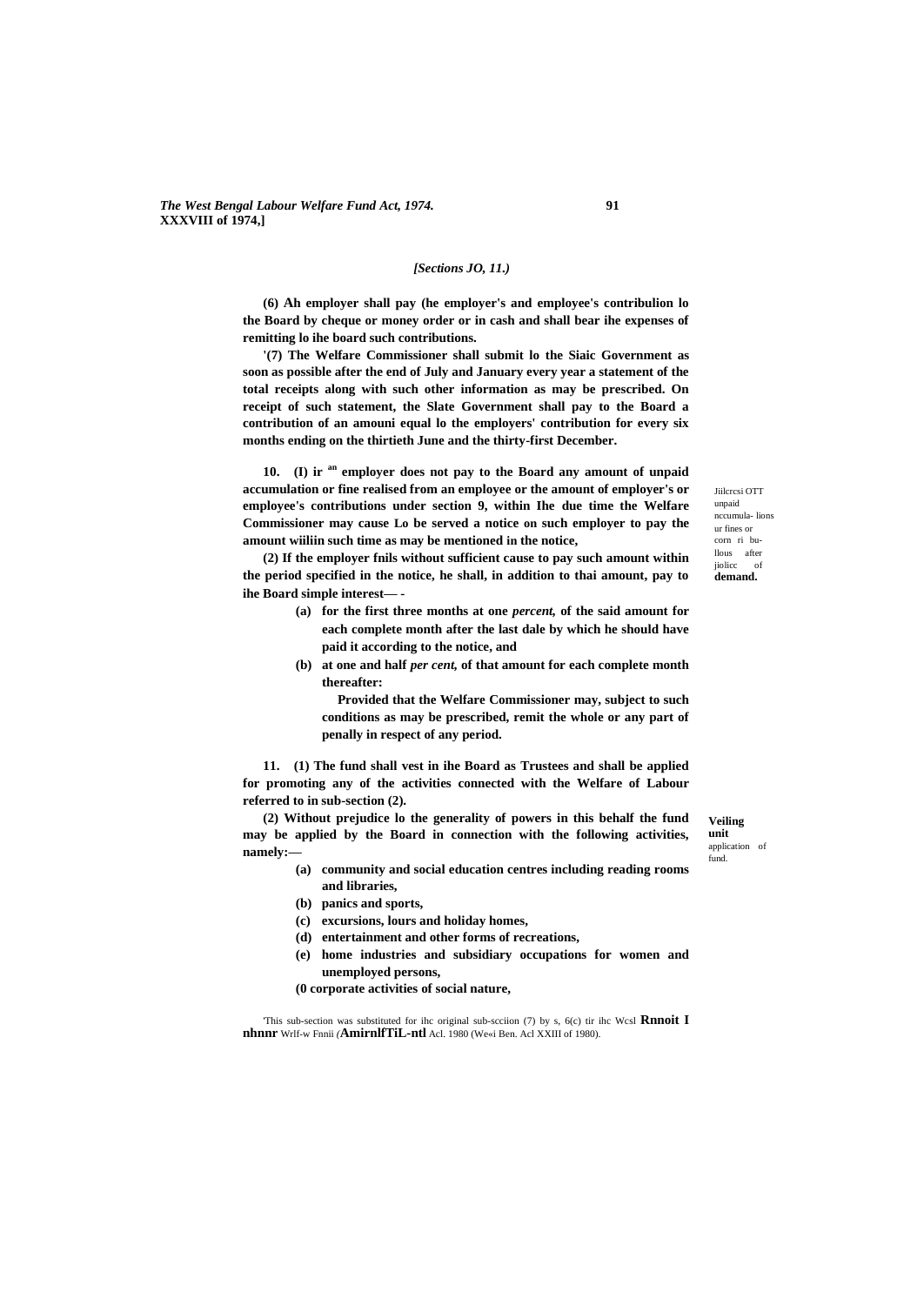*92 The West Bengal Labour Welfare Fund Acl, 1974.*

**[West Ben. Act**

#### *(Sections 12-14.)*

**'(fO implementation of any scheme for ihe welfare of labour not <sup>f</sup> employed in any establishment out of the sum referred to in clause (hh) of sub-section (2) of scciion 3;**

**(g) cost of administering the Act including ihc salaries anil allowances of the staff appointed for the purposes of this Acl, and**

**(h) such other objects as would in the opinion of the State Government improve the standured of living ameliorate the social conditions of labour.**

**Provided that the fund shall not be applied in financing any activity which ihe employer is required under any law for the lime being in force lo carry out.**

**(3) Tlie Board may, with the approval nf the State Government,**

**make a grant out of the fund to any employer, any local authority or any other body in aid of any activity for welfare of labour,**

**(4) If any question arises whether any particular expenditure is or is not debatable to the fund, (he matter shall be referred to the Slate Government and the decisior of the Slate Government thereon shall be final.**

**(5) It shall be lawful for the Board lo continue any activity financed from the labour welfare fund of any establishment, if Ihe said fund is duly transferred lo the Board.**

*12.* **The Board may from Lime to time with the previous sanction of Hie State Government and subject losuch conditions as may be specified in this behalf borrow any sum required for the purposes of (his Acl.**

**I LLVCS 1,1) OIL** of fund.

**Power of Board lo bornw.**

> **13. If (he fund or any portion thereof cannot be applied ai an early date for carrying out any of Lhe activities referred to in this Act, Ihe Board shall invest the same in any of the sectiriiies specified in clauses (a) to (d) and (0 of section 20 of the Indian Trusts Act, 1882.**

**2of I8S2,**

**Directions 14, The State Government may give tlie Board such directions as G^ovamm-rii '<sup>n</sup> ' ls opinion are necessary or expedient in connection with expenditure to tins Uojrit. from L^e fund or for carrying out of any Ihe purposes or this Act. It shall be the duty of the Board to comply with such direclions.**

> ' Clause (ft"} was inserted by < 7 of the Wosi Bangui Libour Welfare Fund (Amendment) Act. 1980 (West Bc». Acl XXJI1 of IPSO),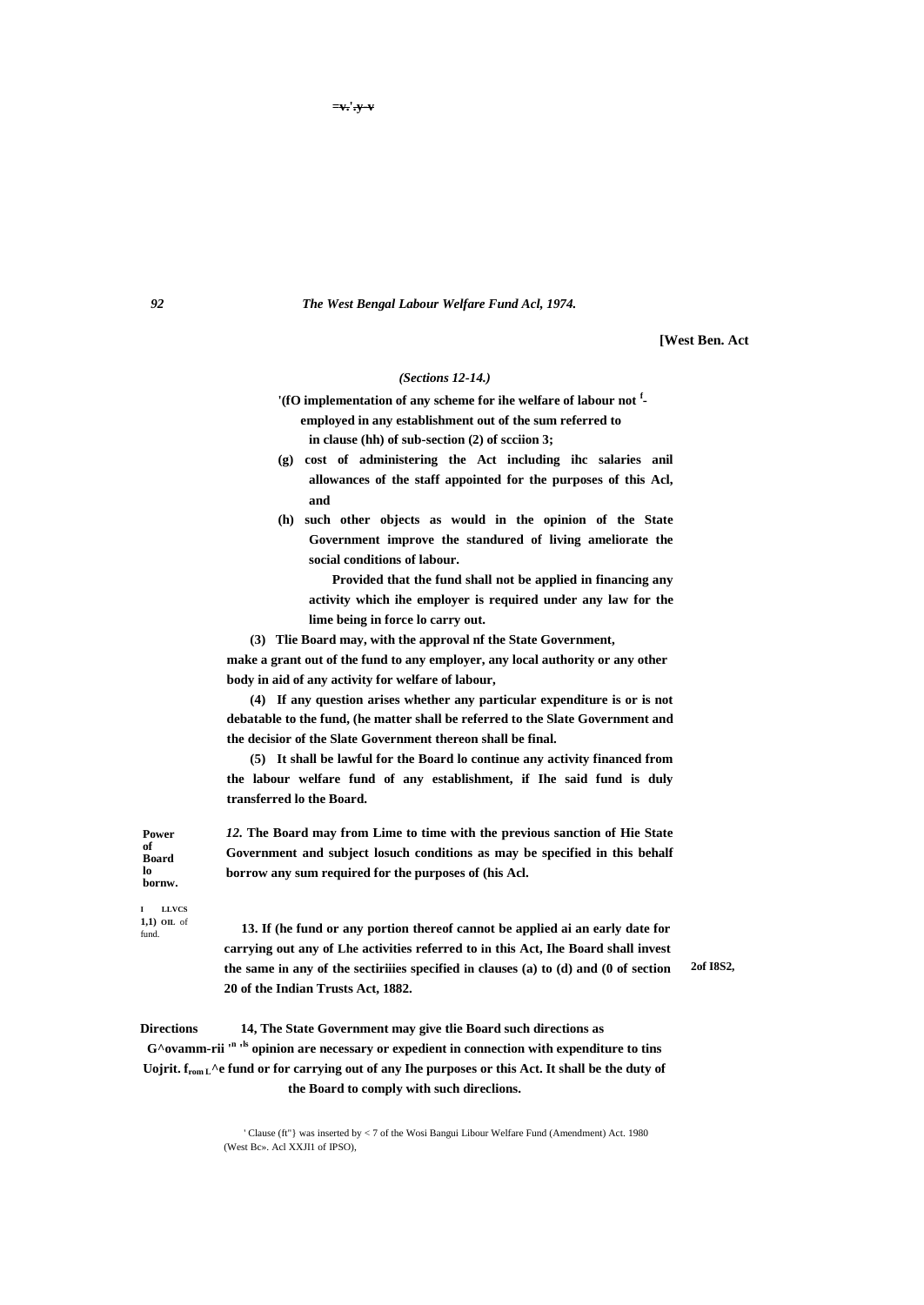#### *(Sections 15-17.)*

**15. (1) There shall be a Welfare Commissioner to be appointed by the Stale Government subject to such terms and conditions or his scrvice as may be prescribed.**

**(2) The Welfare Commissioner shall be the principal executive officcr at" the Board.**

**(3) It shall be the duly of the Welfare Commissioner lo ensure that the provisions of this Act and the rules made thereunder are duly earned out and for (his purpose lie shall have tlte power lo issue such orders not inconsistent with the provisions of this Act and the rules made thereunder as he deems fit including any order implementing the decisions taken by the Board under this Act or the rules made thereunder.**

**16. (I) The State Government may appoint Inspectors for carrying out the purposes of this Act.**

**(2) The terms and conditions of service of such Inspectors shall be such as may be prescribed.**

- **(3) Any Inspector may—**
	- **(a) with such assistants, if any, as he considers ncccssary being persons in the service of the Government, enter at all reasonable hours any premises or place for inspecting any records, registers, documents and notices required Lo be maintained and kept under this Act or the rules made thereunder and require the production thereof for inspeclion and for taking copies, if necessary, and**
	- **(b) exercise such other powers us may be prescribed.**

**17. The Board shall take over and employ such of lhe existing staff under the control of the Labour Commissioner, West Bengal, as the Stale Government may direct and every person so taken over and employed shall be subject to die provisions of this Act and the rules made thereunder:**

**Provided that—**

- **(a) during (he period or such employment all matters relating to pay, leave, allowances, pensions, provident fund and all other conditions of service of the said staff shall be regulated by the rules of the State Government Tor the time being in force or such other rules as may from lime to lime be made by the State Government;**
- **(b) every person so taken over shall have a right of appeal lo lhe Slate Government against any order of reduction, dismissal or removal from scrvice or fine or any other npnnllv imnr\sr»rl hv rbp Rnnri'?<sup>1</sup>**

Absorption of the existing smff of Labour **Commissioner.**

**Appointment .mil**  powers of .<br>Welfare Commis-**Mtiner.**

Appointment of Inspectors and tlieir powers.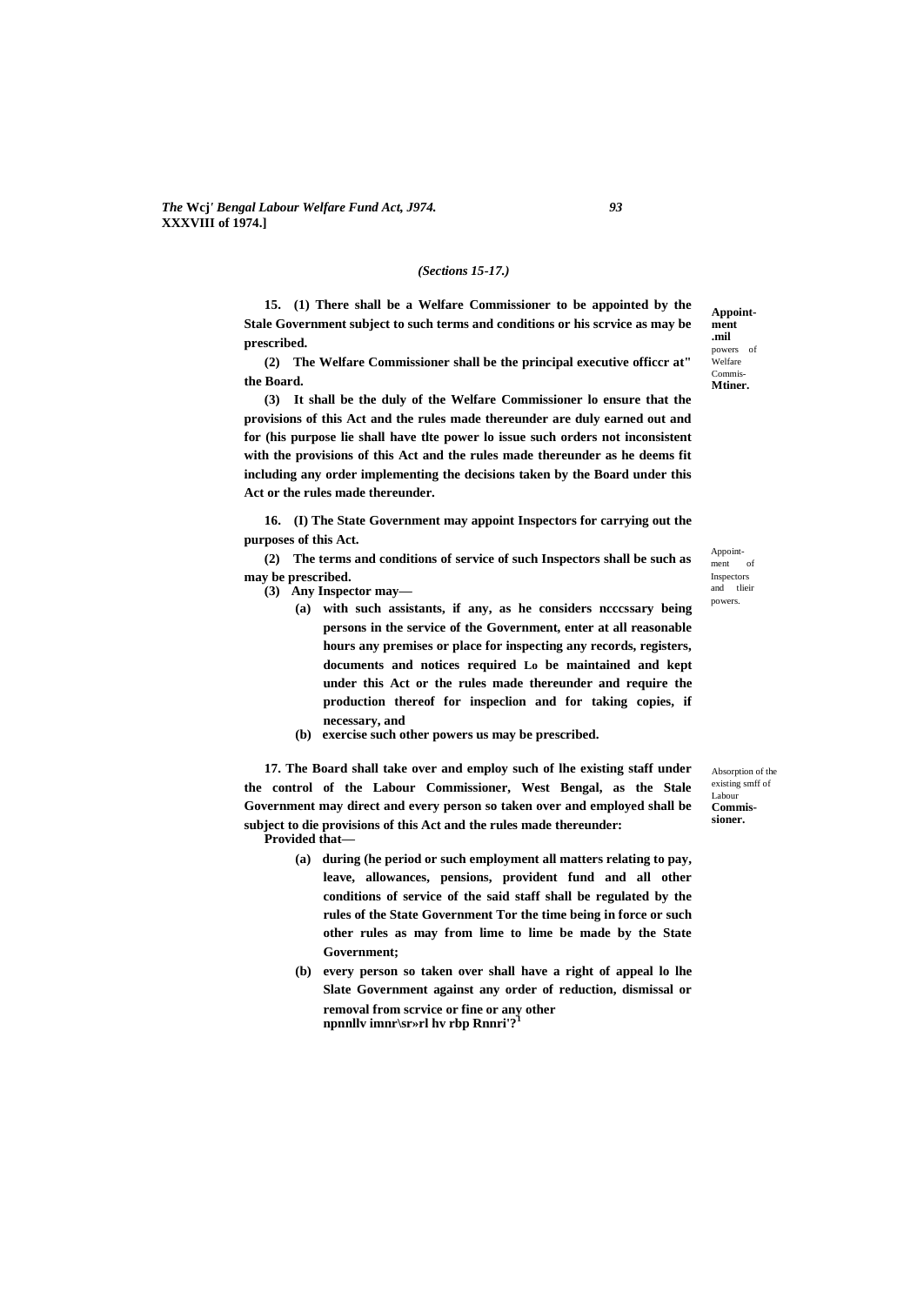#### **94** *The West Bengal Labour Welfare Fund Act, 1974.*

**[West Ben, Act**

#### *[Seelions IS-21.)*

**Provided further thai any person so taken over may elect within lhe**<br> **Provided ported that lie desires to be general by the perulation " prescribed period that lie desires to be governed by the regulation<sup>1</sup> : made under lliis Act in respect of [lie conditions of service of lhe staff appointed by ilie Board under this Act and on his electing ro do so lhe provisions of lhe first proviso shall ceasc lo apply lo him.**

**Appoint- 18. (|) The Board shall appoint such number of officers and other by Board. employees as may be necessary for carrying out its functions under this Act.**

> **(2) The Board shall, with ihe approval of ihe Slale Government, make regulations regarding the method of recruitment, pay and allowances, antl '.ill other conditions of service of lhe members of iis stuff appointed under this section:**

> **Provided thai until regulations are so made, the condiiions of servicc ofsucftsiarf shall be governed by the rules made by lhe Slate Government in this behalf.**

> **19. The State Government or any officer authorised by ihe Slate Government in this behalf may call for the records of lhe Board, inspect the same and supervise lhe working of the Board.**

> **20. Any sum payable to lhe Board or into the fund under ihis Act shall, without prejudice lo any oilier mode of recovery, be recoverable as un arrcur of land revenue.**

- **21. (0 Any po.rson who wilfully obstructs un Inspector in the exercise of his powers or discharge of his duties under ihis Act or fails lo produce for inspection on demand by an Inspector any registers, records or other documents maintained in pursuance of lhe provisions of this Acl or the rules made thereunder or to supply to him on demand irue copies of any such documents, shall, on conviction, be punished—**
	- **(a) for the first offence, with imprisonment for a term which may extend to Ihree months, or with fine which may extend lo five hundred rupees, or with both: and**
	- **(h) for a second or subsequent offerees, with imprisonment Tor a term which may extend to six months, or with fine which may extend to one thousand rupees, or with both:**

**Provided Lhul in uny ease where the offender is sentenced 10 fine only, the amount of fine shall not be less ih;m fii"tv nmwt**

Powvr oT State Government ur authorised officcc to **l** nJI for records, etc. **Mode ot reiovcty sums payable to** I he Board, clc. **Penalties.**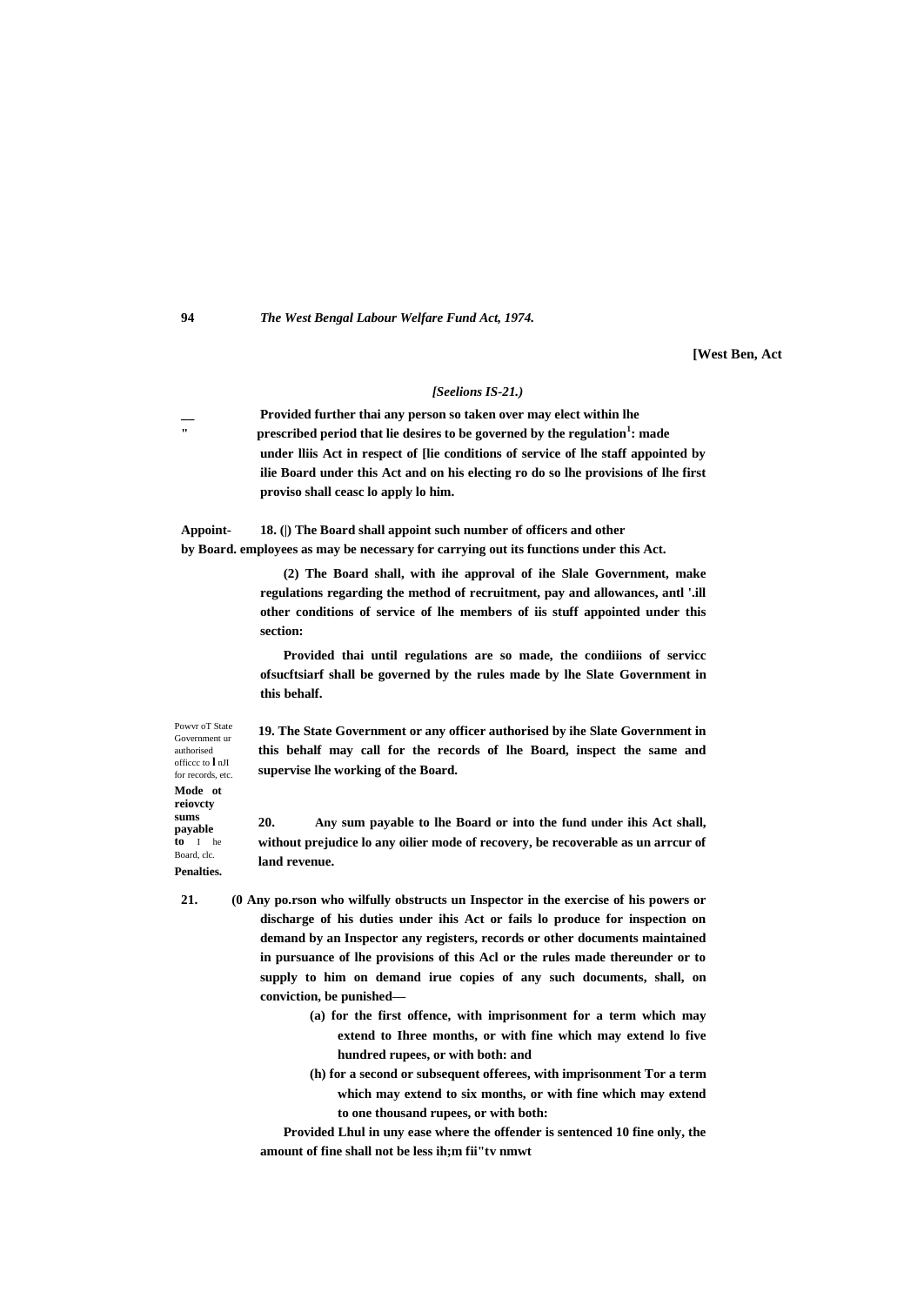#### *(See I ions 22-24.)*

**(2) If any employer—**

- **(a) fails to pay any contribution which under this Acl, he is liable to pay, or**
- **(b) is guilty of any contravention or or non-compliance with any of ihe requirements of this Act or the rules made thereunder, in respect of which no penalty is provided,**

**he shall be punishable with imprisonment for a term which may extend to one year or with fine which may extend Co two thousand rupees or with both.**

**22. (1) No Court inferior to thai of a Presidency Magistrate or a Magistrate of the first class shall try any offence punishable under section 21.**

Provisions relating lo jurisdiction. **(2) No prosecution Tor such offence shall be instituted except by.an Inspector with the previous sanction of the Welfare Commissioner.**

**(3) No Court shall take cognizance or such offence, unless complaint thereof is made within six months of the date on which Ihe offence is alleged co have been committed.**

**23. (1) If the Slate Government is satisfied that the Board has made default in performing any of the duties imposed on it by or under this Act or has abused its power, the State Government may, by notification in the** *Official Gazelle,* **supersede the Board:**

**Provided thai before issuing the notification under this sub-section, the Slate Government shall give a reasonable opportunity to the Board Lo show cause why it shall not be superseded and shall consider ihe explanation, if any, of the Board.**

**(2) After the supersession of the Board and until it is reconstituted, the powers, duties and functions of the Board under this Acl shall be exercised or performed by such officer or officers, as the Slate Government may appoint for this purpose.**

**24. (1) The State Government may, by notification in the** *Official Gazetie* **and subject to the condition of previous publication, make rules for carrying otii the purposes of this Act.**

**(2) In particular and without prejudice to the generality of the foregoing power, such rules may be made for all or any of the following matters, namely:—**

> **(a) the intervals at which or the period within which any of the sums referred to in section 3 shall be paid to the fund, the manner of making such payment and the agency for paying or cnllecl inr> nnv such sum:**

Supersession of Board.

Rules.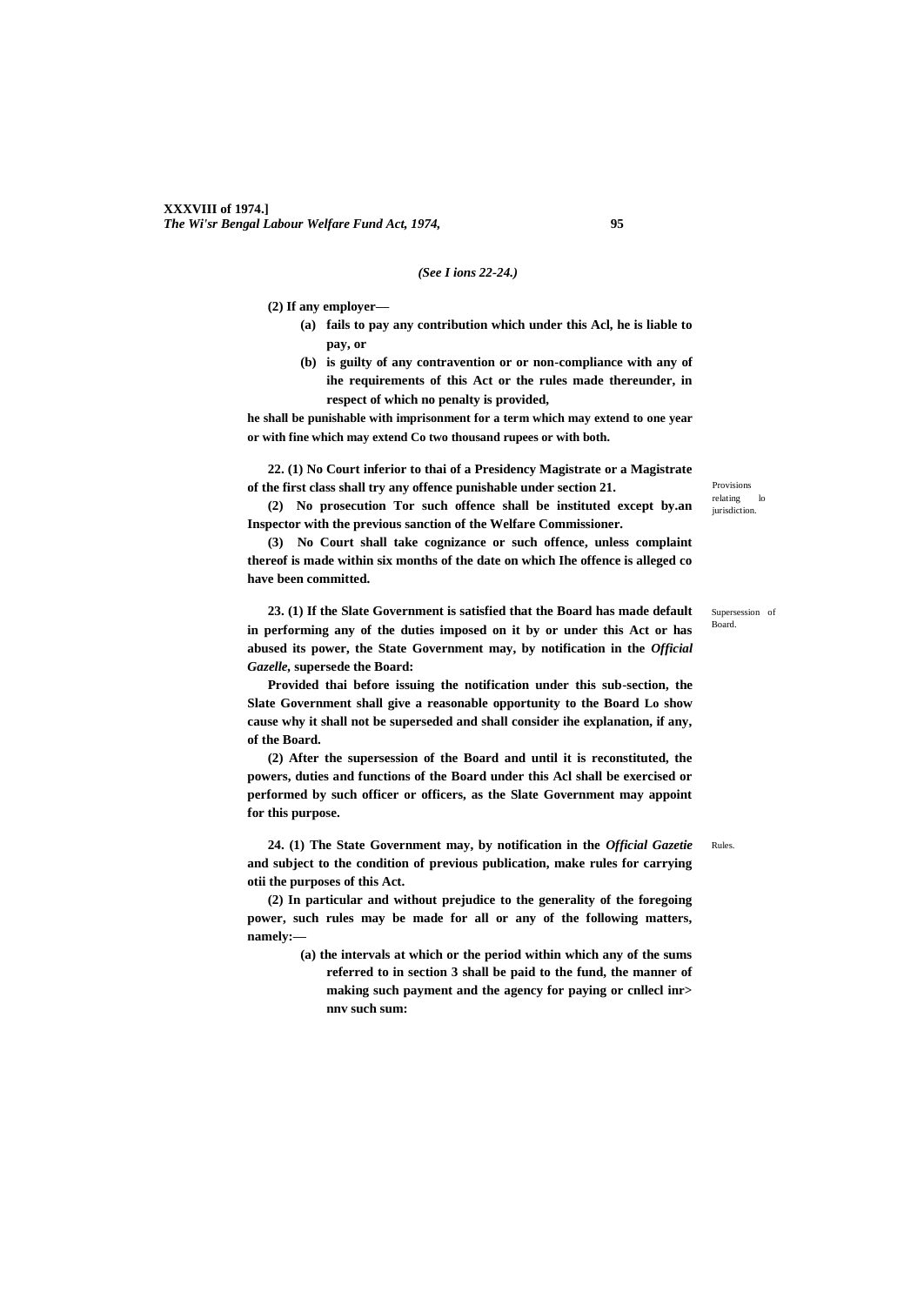**96** *The West Bengal Labour Welfare Fund Act, 1974.*

..........- ........v .. ,,,,",^.,v,.v ,-..........................

**[West Ben. Act**

#### *(Sections 24A,* **25.)**

- **(b) ihe manner in which the accounts of Ihe fund shall be maintained and audited under sub-section (4) of seciion 3;**
- **(c) the procedure for defraying expenditure out of the fund; (d) ihe allowances, payable )o the members of Ihe Board under sub-**
- **section (4) of section 4; (e) the manner referred to in sub-section (6) of scction 4 in which the Board shall conduct its business;**
- **(f) ihe particulars Lo be contained in the notice and ihe other manner in which such notice is to be displayed under subsection (2) of section 8:**
- **(g) the form for submission of statement under sub-seclion (7) of section 9;**
- **(h) the condition subject lo which penally may be remitted under the proviso to sub-section (2) of section 10;**
- **(i) the terms and conditions nT service of the Welfare Commissioner referred to in sub-section (1) of section 15;**
- **(j) the lerms and conditions of service of the Inspectors and their powers referred lo in seciion 16;**
- **(k) delegation of powers and functions of ihe Bouid to tlie Welfare Commissioner and the conditions and Limitations subject to which such powers may be exercised or functions discharged;**
- **(I) Lhc registers and records to be maintained and returns to be sent to the State Government by the Board under this Act;**
- **(m) rhe publication oT (he report of [he activities financed from the hind together with a statement of receipts und expenditure of the fund and a statement of accounts;**
- **(n) any other matter which under this Acl is required to be or may be prescribed.**

**Power io regulations '24A. The Board may, with Iht previous approval of the State Government, by notification irt lhc** *Official Gazette,* **make regulations, not inconsistent with ihe provisions of this Act or the rules made thereunder, for discharging its functions under this Act, 25. The members of the Board, ihe Welfare Commissioner, the Inspectors and all other officers and other employees of the Board shall**

**Members ot Bcitd,**  Welfare Com mis- si cner. **TnspcCLO n.** and all officers and employees of Guard [o **be public**  servants.

45 **of**

**Indian Penal Code.** 

**imke**

**be deemed to be public servants within the meaning of section 21 of the**  $\Delta$ **ci** 

**-**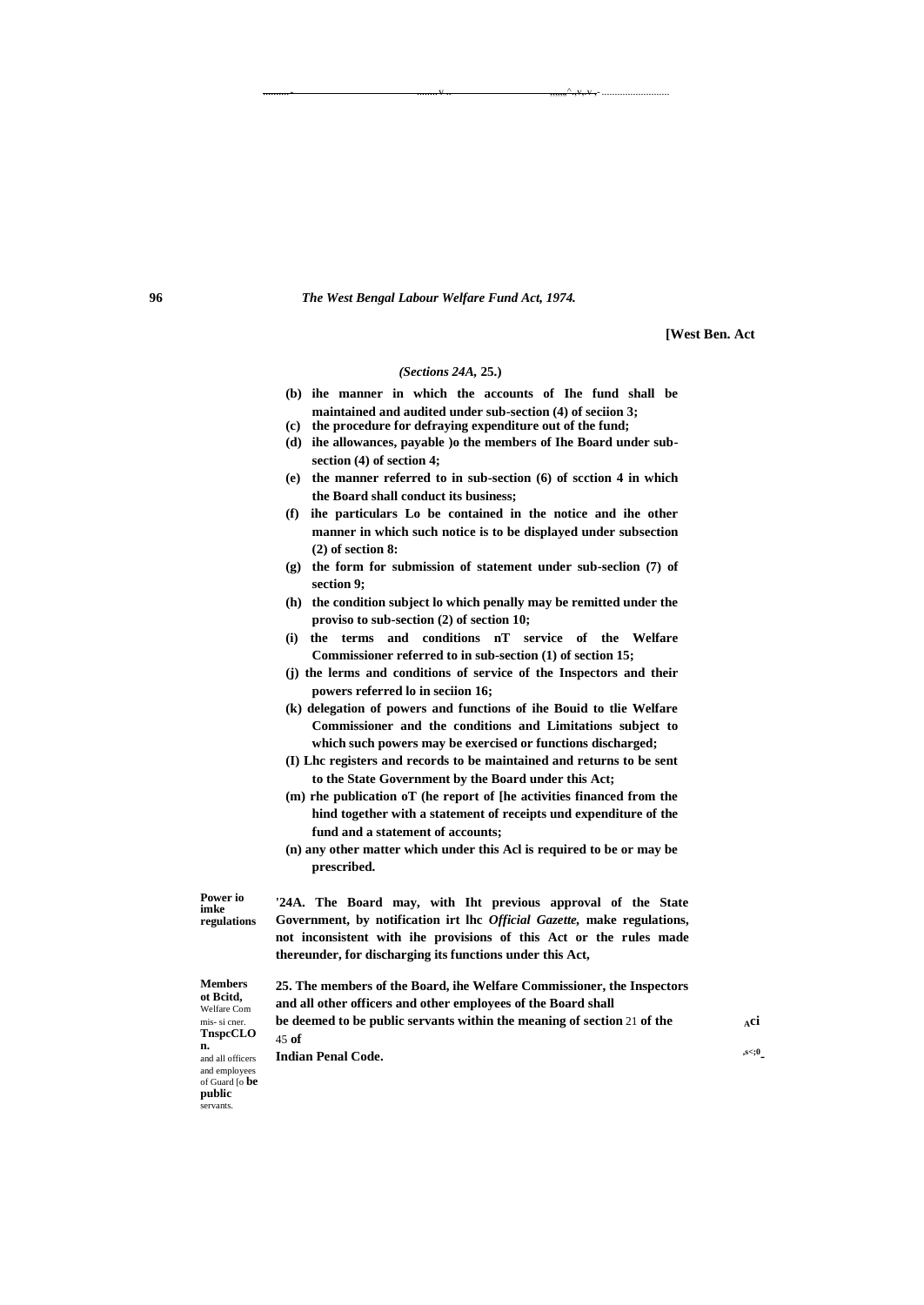*The West Bengal Labour Welfare Fund Act, 1974.* **97 XXXVIII of 1974,]**

#### *{Sections 26-28.)*

 $\overline{a}$ 

**26. No suit, prosecution or other legal proceeding shall lie against** Protection to **any person for anything which is in good faith done or intended to be done under this Act. P 1 \*\*<sup>1</sup>**

**27. Tlie Stale Government may, by notification in the** *Official Gnzetie, Exemptions,* **exempt any class oF establishments from all or any of the provisions of this Acl subject to such conditions as may be specified in the notification.**

**28. In section S of the Payment of Wages Act, 1936. in its application** Amendment **lo Wesl Bengal, to sub-section (S), the following proviso shall be added °f Act'^of before the** *Explanation*, **namely:** 1936.

**"Provided that in lhe case of any establishment lo which the West Bengal** 

**1 Sect ion** *14* **A was i nscried by s. H of l h c West Ben gal Liibo u r Wcl fine l: u** nd **(A n** icnd **mc n 0**<br>Ar<sup>\*</sup> lORfl W>ci Win sr ».M>r^